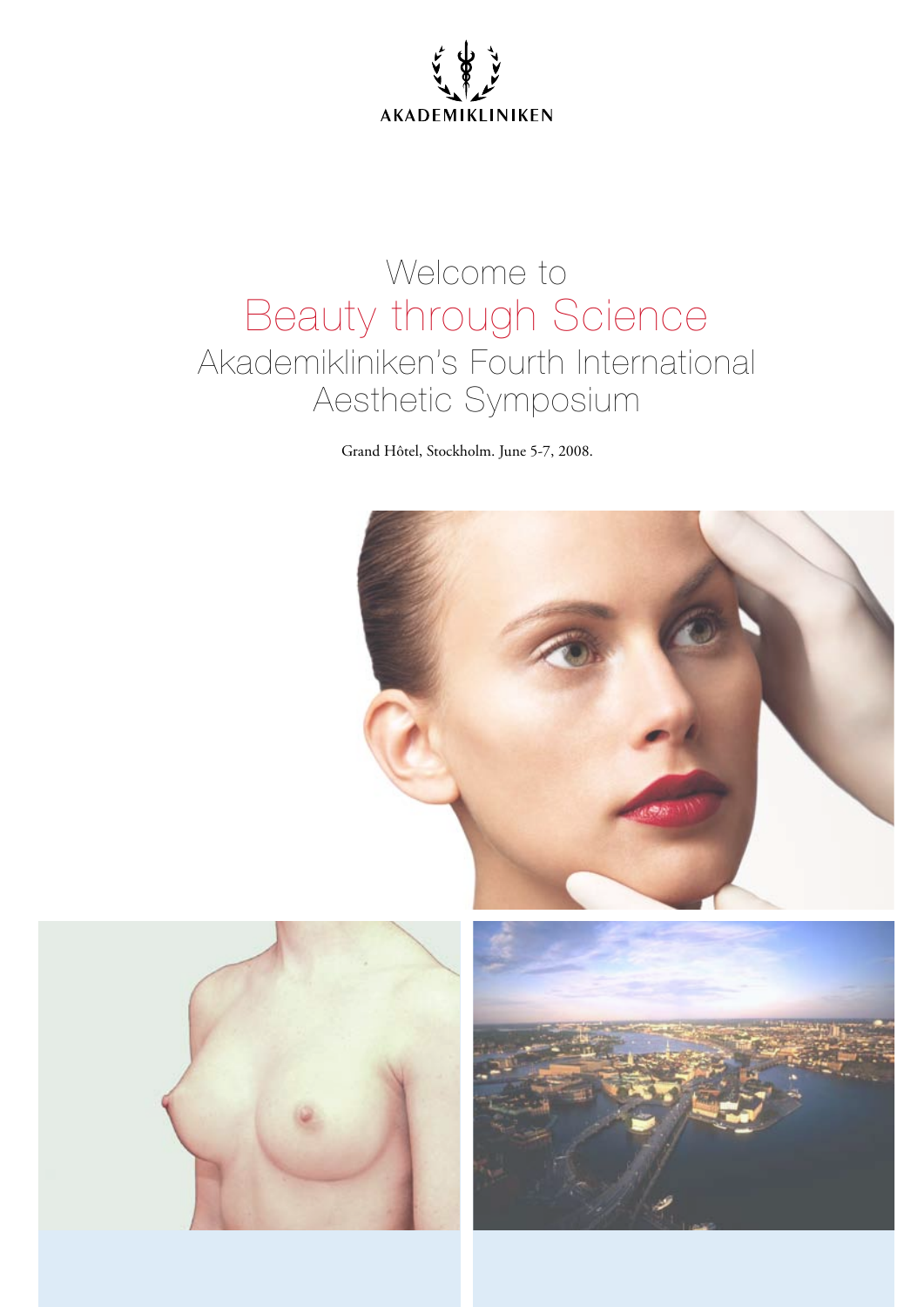# *Welcome*

# Beauty through Science 2008

Aesthetic plastic surgery has undergone dramatic changes throughout the last decades and we still see a constant evolution and growth of the procedures performed. Non-surgical procedures are requested more and more and this segment of aesthetic medicine is in fact growing even faster than the operative procedures. Thus also plastic surgeons must embrace non-surgical procedures to be competitive in the growing aesthetic market. Akademikliniken has therefore initiated their "Beauty through Science" symposiums.

Surgical procedures, non-surgical facial rejuvenation including large sections on state of use of neurotoxins and fillers, and non-surgical body contouring will be covered. Added to all this will be a master class on the latest findings in skin care. The surgical sessions will focus on aesthetic facial surgery and aesthetic breast augmentation surgery. Breast augmentation surgery has also entered into a new era in the 21st century. Many surgeons are not fully aware of the paradigm shift related to the use of form stable devices and that these implants, both anatomical and round ones, necessitates fundamentally different implant selection techniques, preoperative markings and surgical methods. In this meeting we will not only have lectures and DVD to demonstrate this but we will also offer teaching courses.

The interest for this symposium has to date been large and we hope that we will be able to continue and further develop this meeting in the years to come.

We welcome you to Stockholm in June of 2008. Usually the Swedish capital shows its best side this time of the year. The days are warm and daylight extends long into the evening. We also hope to bring you a social program of similar quality to that of our previous, greatly appreciated international symposiums.

Welcome to Akademikliniken's fourth international symposium.

Finally, do not forget to note your calendars for the 5th Beauty through Science meeting in Stockholm 11–13 June 2009.

Sincerely,

Per Hedén Associate Professor in Plastic Surgery, MD, PhD

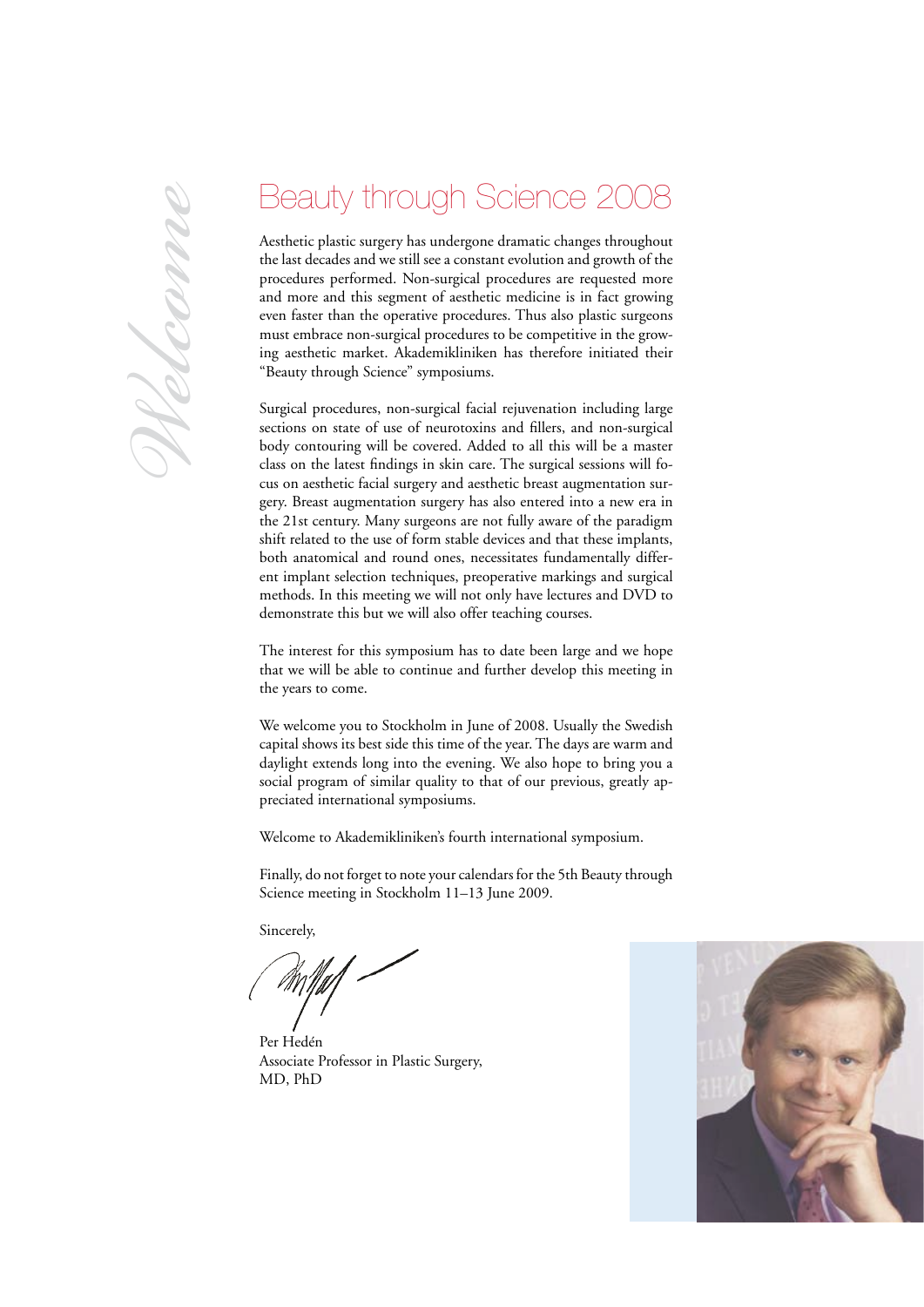

### **Meeting director** Per Hedén

**Local Faculty** Holly Grenfell Margareta Fromm Nilsson Jan Jernbeck Jonas Röjdmark Ulf Samuelson Riikka Veltheim

### **Invited International Faculty**

Bill Adams, USA Armand Azencot, France Sherrell Aston, USA Diane Duncan, USA Axel Feller, Germany Antonio Fuente del Campo, Mexico Martina Kerscher, Germany Roger Khouri, USA Philip Levy, Switzerland Steven Liew, Australia Patrick Malluci, England Patric Maxwell, USA Nick Metaxotos, Greece Foad Nahai, USA Maurizo Nava, Italy Luigi Polla, Switzerland Michael Scheflan, Israel Scott Spears, USA Constantin Stan, Romania

### **Venue and Dates**

The Akademikliniken's international aesthetic symposium 2008 will be held at the Grand Hôtel, Stockholm, starting June 5th and finishes June 7th.

### **Important Addresses**

All matters regarding registration, hotel booking, social events and general information are managed by Congrex Sweden AB. Please contact the Scientific Secretariat for questions regarding the scientific programme.

### **Administrative secretariat**

Congrex Sweden AB Attn: Akademikliniken 2008 Karlavägen 108 PO Box 5619 SE-114 86 Stockholm Sweden Telephone: +46 8 459 66 00 Fax: +46 8 661 91 25 E-mail: akademikliniken@congrex.com www.ak.se

### **Important Dates**

Deadline for early registration fee – 1st April 2008. Second announcement available on line from March 2008.

### **Commercial Exhibition**

A commercial exhibition will be arranged in conjunction with the symposium. Please contact Congrex if you are interested in participating in the exhibition.

### **Official Conference Organiser**

Congrex Sweden AB has been appointed official Congress organiser for this event. The Congrex Group works internationally with offices in Sweden, The Netherlands, United Kingdom and Latin America, offering integrated solutions for the association services industry and corporate and governmental meetings. For more information, please visit www.congrex.com.

### **Language**

The official language of the symposium is English. No simultaneous translation will be provided.

### **Web Site**

For the latest information about the symposium, please visit the symposium web site at: www.ak.se. (Click on the "Beauty rhrough Science" headline in the right corner).

### **Registration**

Register for Beauty Through Science 2008 at www.ak.se. For direct access to the registration, go to: www.congrex.com/ak2008/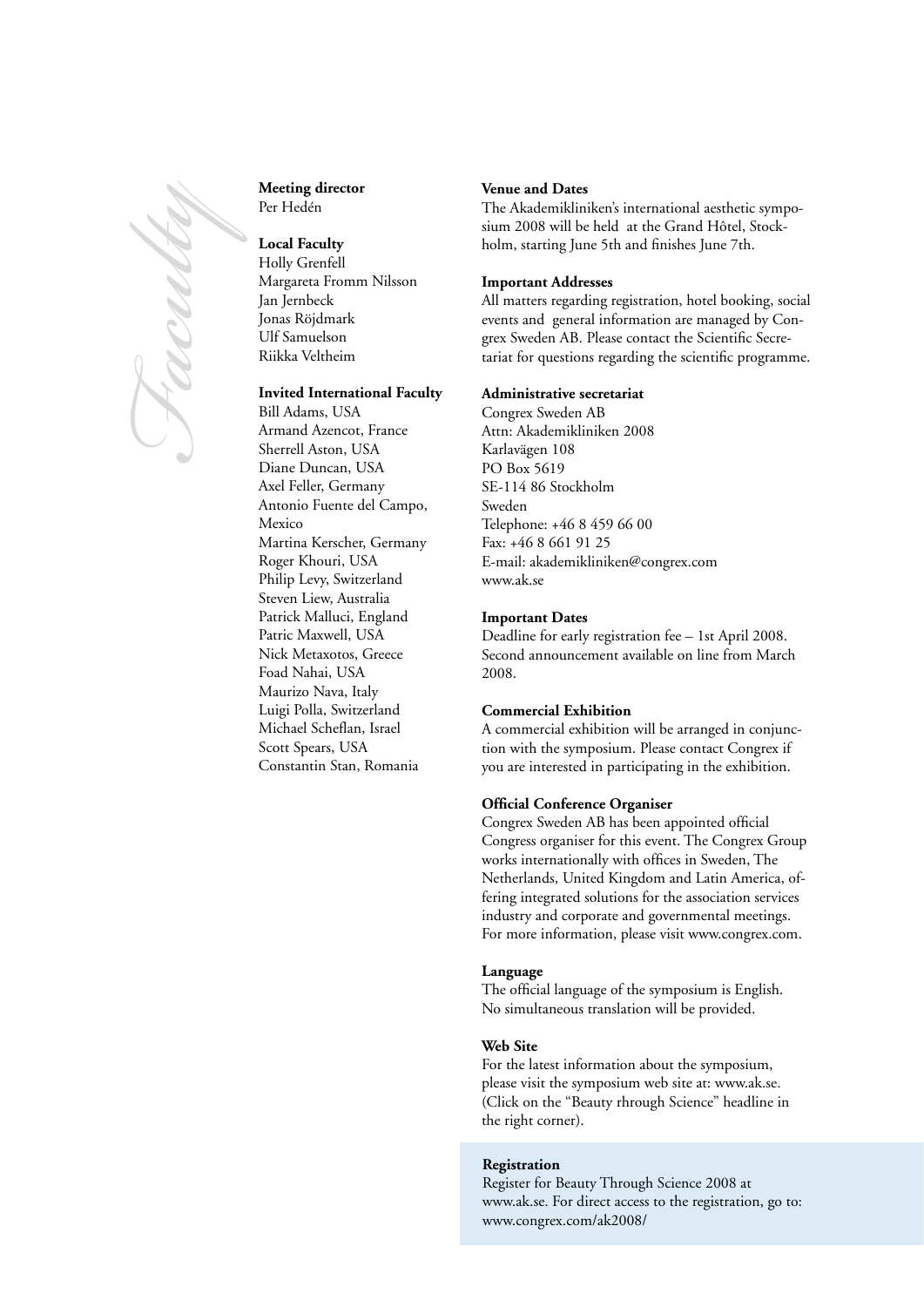# Wednesday June 4th: Get together welcome drink

*Programme*

## **19.00 Spegelsalen**

("The Mirrorhall") at Grand Hotel



# Thursday June 5th: Beauty through Science: Aesthetic Breast Surgery

### **Form stable implants**

Advantages, disadvantages and fundamental differences Comparison of different implants Implant selection Computerized aid in preoperative planning Surgical technique Incisional alternatives, pros and cons Dual plane I-IV Subfacial / subglandular placement

### **The ptotic breast**

Implant selection Correction without implants Mastopexy augmentation Peroperative planning and surgical techique

### **Secondary breast augmentation**

Implant selection Site change alternatives Surgical techniques

### **The breast surgery market**

Market research reports – Interest, demographics and important key patient groups Growth potentials How to improve conversion from interest to decision

### **Live Surgery recordings**

Peroperative planning and markings Mastopexy augmentation Secondary breast augmentation

### **Panel discussion – problem cases, what to do?**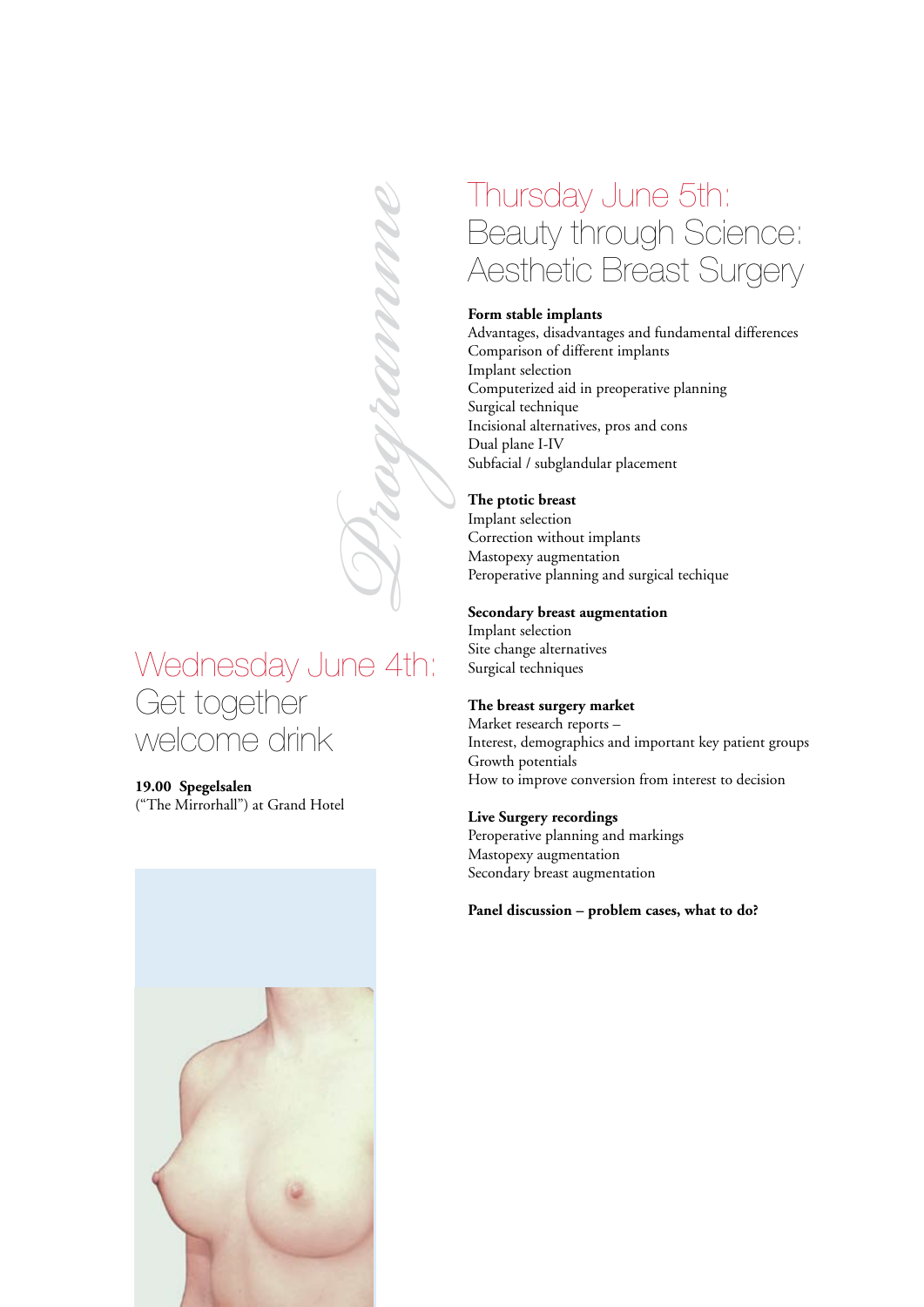# Friday June 6th: Rejuvenating Aesthetic Facial Surgery

### **Perioral rejuvenation**

Fat transplantations: segmental and injected Lip lifting procedures Lip augmentation Rhytid treatment

### **Periorbital rejuvenation**

Foreheadlift, endoscopic VS hairline and coronal incisions Fixation techniques Midfaceliting Transoral Transpalpebral Temporal Lower lid Tear trough correction Blending of the lid cheek junction

### **Facelifting**

Short scar facelifting Extended SMAS lift with FAME procedure Neck rejuvevantion selection of platysma procedure Hairline preservation and restoration Thread lifting Combined procedures

### **Live surgery DVD demonstrations**

Combined face midfacelifting Extended SMAS with FAME dissection

### **Panel discussion**

Facial rejuvenation, complications and difficult cases What to do ?

### **17.00 Closing**

19.30: Gala dinner and dance party

# Saturday June 7th: Non-surgical aesthetic procedures

### **08.30 Opening and Welcome**

### **Business management**

The holistic approach to the aesthetic patient Trends for the patients seeking aesthetic improvements How to build and grow an aesthetic clinic Computerized office management system

### **Ideal of beauty**

The history and evolution of beauty The effect and importance of beauty Facial features and perception of beauty Attractiveness of the body

### **Cosmeceutical products**

Present status and future development Integration into medical offices Scientific documentation and status

### **Non-surgical body shaping**

The status of ultrasound in body shaping Body contouring with hyaluronic acid injections

### **Facial rejuvenation with soft tissue fillers**

Rhytid filling and volumetric restoration Nasal reshaping Periorbital rejuvenation Hyaluronic acid VS other fillers The place for semipermanet and permanent fillers

### **Neurotoxin facial rejuvenation**

Eyebrow remodelling Lifting and sculpting with neurotoxins Combinations with other treatments and advanced treatment Lower face treatment and other indications The management of side effects & complications "Tips and tricks"

### **Facial rejuvenation with lasers**

Fractional laser peeling Non surgical collagen stimulation with lasers Laser hair removal Vascular lesion treatment

**Panel discussion: What to do in these cases ?**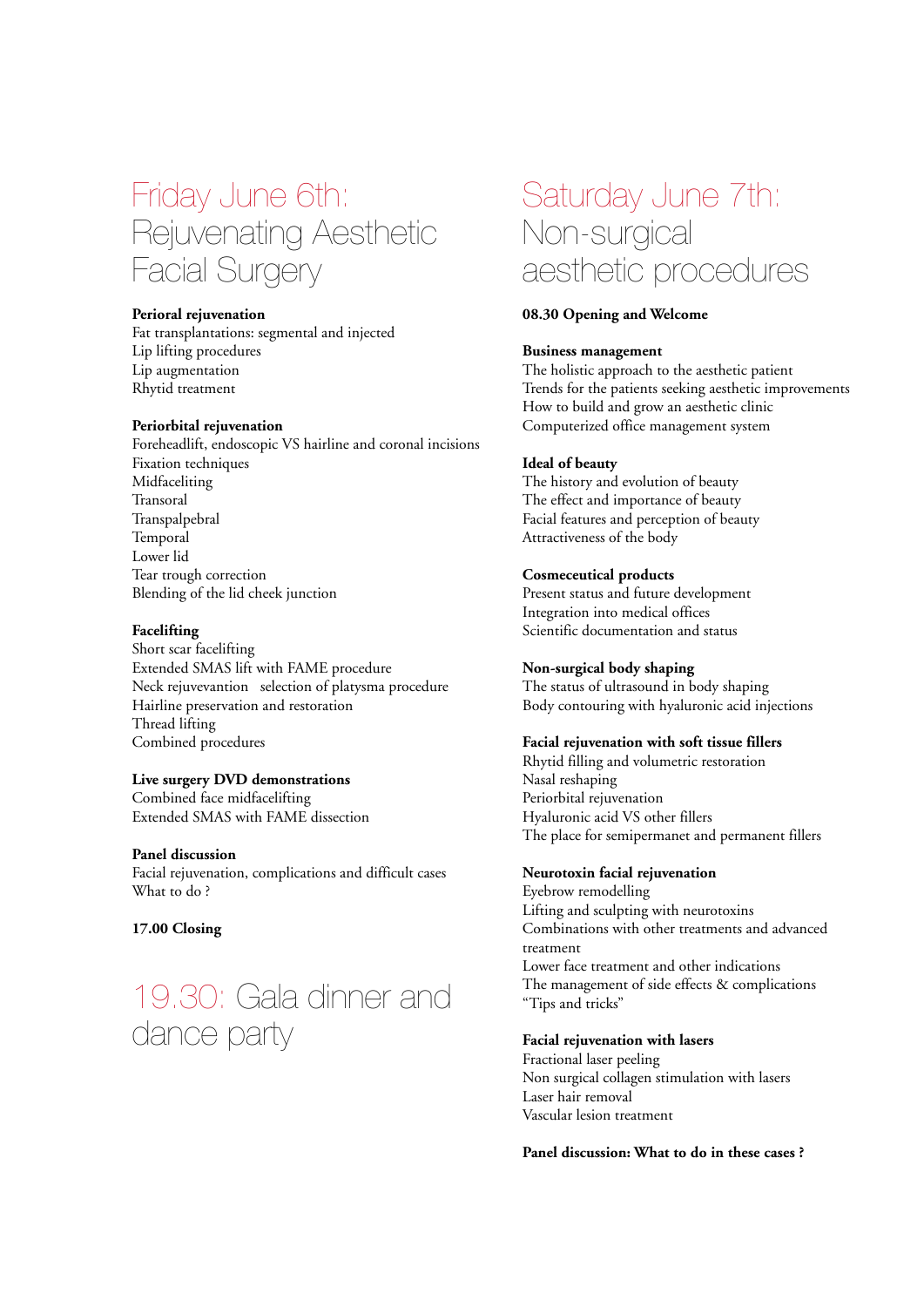# Teaching courses (1-2 hours)

(Detailed program will be finalised March 2008) Advance registration and limited number of participants for in depth interactive education

### BREAST

**No 7: Surgery of breast asymmetries and tuberous breast**  Lecturer: Bill Adams , USA DVD presentations and lectures

### **No 8: Allergan Academy Phase 2 workshop**

Lecturer: Per Hedén, Sweden Form stable Matix implants Selection and preoperative markings for Patient demonstration

### **No 9: Secondary breast augmentation surgery**

Lecturer: Pat Maxwell, USA Peroperative evaluation and implant selection Site change New submuscular pocket creation DVD operative demonstration

### **No. 10: Breast augmentation with fat transplantation**

Lecturers Roger Khouri, USA and Michael Scheflan, Israel With and without breast expansion Handlng of fat Technique of harvestig and handling Injection technique Review of scientific literature and results

### **No. 11: Implant based breast reconstructive surgery**

Lecturer: Maurizio Nava and Michael Scheflan Selection of implants Pre-operative planning OneVS Two stage reconstruction Direct reconstruction DVD presentations and lectures

### **No. 12: Round form stable breast implants (INPIRA)**

Lecturer: Patric Malluci, England Advantages selection, preoperative markings and specific surgical technique

### **No 13: The right consultation ("The Biodynamic computerized system")**

Lecturer: Constantin Stan, Romania Software to aid in the consultation process Per-opearetive markings with software support Computerized records and follow up Live patient demonstration

### **No 14: Mastopexy augmentation.**

Lecturer: Per Hedén, Sweden Live patient preoperative markings lectures and DVD session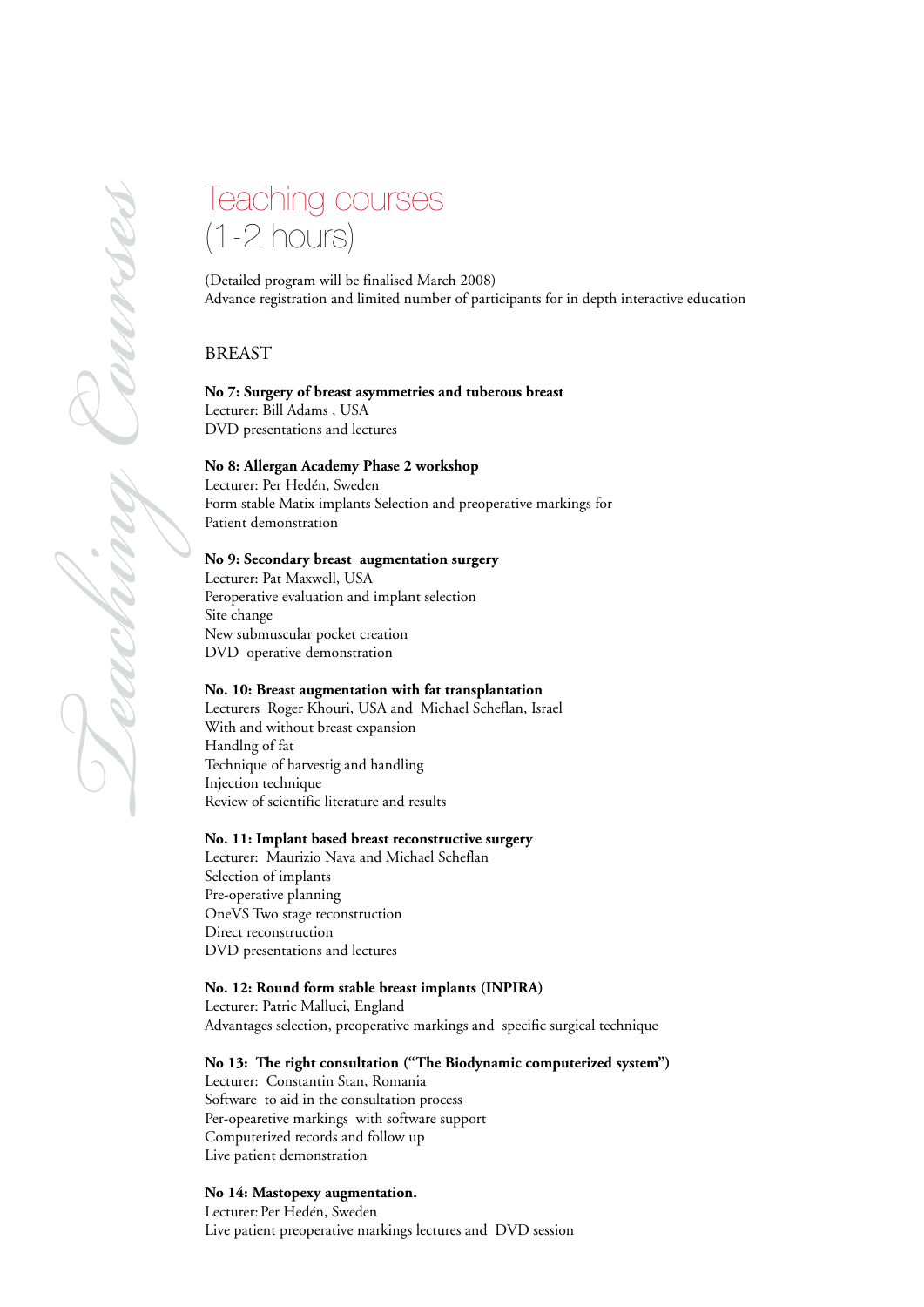# Teaching courses cont'd.

### FACIAL SURGERY

No. 15: Top Ten Points for successful facelifting Lecturer: Sherrell Aston, USA Live patient evaluation Lectures and DVD session

### **No. 16: Fat transposition and transplantation in blepharoplasty surgery** Lecturer: TBA Different treatment options for the teartrough deformity

Preoperative patient evaluation: live patient demonstration Operative DVD demonstration

### NON-SURGICAL PROCEDURES

### **No 1: Rejuvenation with neurotoxin**

Lecturer: Philip Levy, Switzerland and Mauricio deMaio, Brazil Live patient demonstration course Lower and upper face analysis and treatment

### **No 2: Hyaluronic acid facial rejuvenation**

Lecturer: TBA Rhytid treatment and volumetric restoration Live patient demonstration

### **No 3: Computerized office management system**

Lecturers: Ulf Samuelson and Gustav Horwitz (Metodica Co), Sweden Importance of computerized office management programs Available alternatives Demonstration of software

### **No 4: Building you clinic into a successful business. Marketing strategies**

Lecturers: Nick Metaxotos, Greece and Derrill Palidvar (Allergan Co), England Stategics for establishing an office -investments -joint venture -partnership Review of marketing research and recommended marketing strategies

### **No 5: Facial rejuvenation with fractional laser peeling**

Lecturer: Luigi Polla , Schweitz Live patient demonstration – factional laser peeling Review of available non-surgical alternatives

### **No 6: Master Class in Medical Skin Care (2 day course)**

See separate program Cosmeceuticals and skin care Review of available ingredients and their effect Live patient demonstration of analysis consultation and peeling